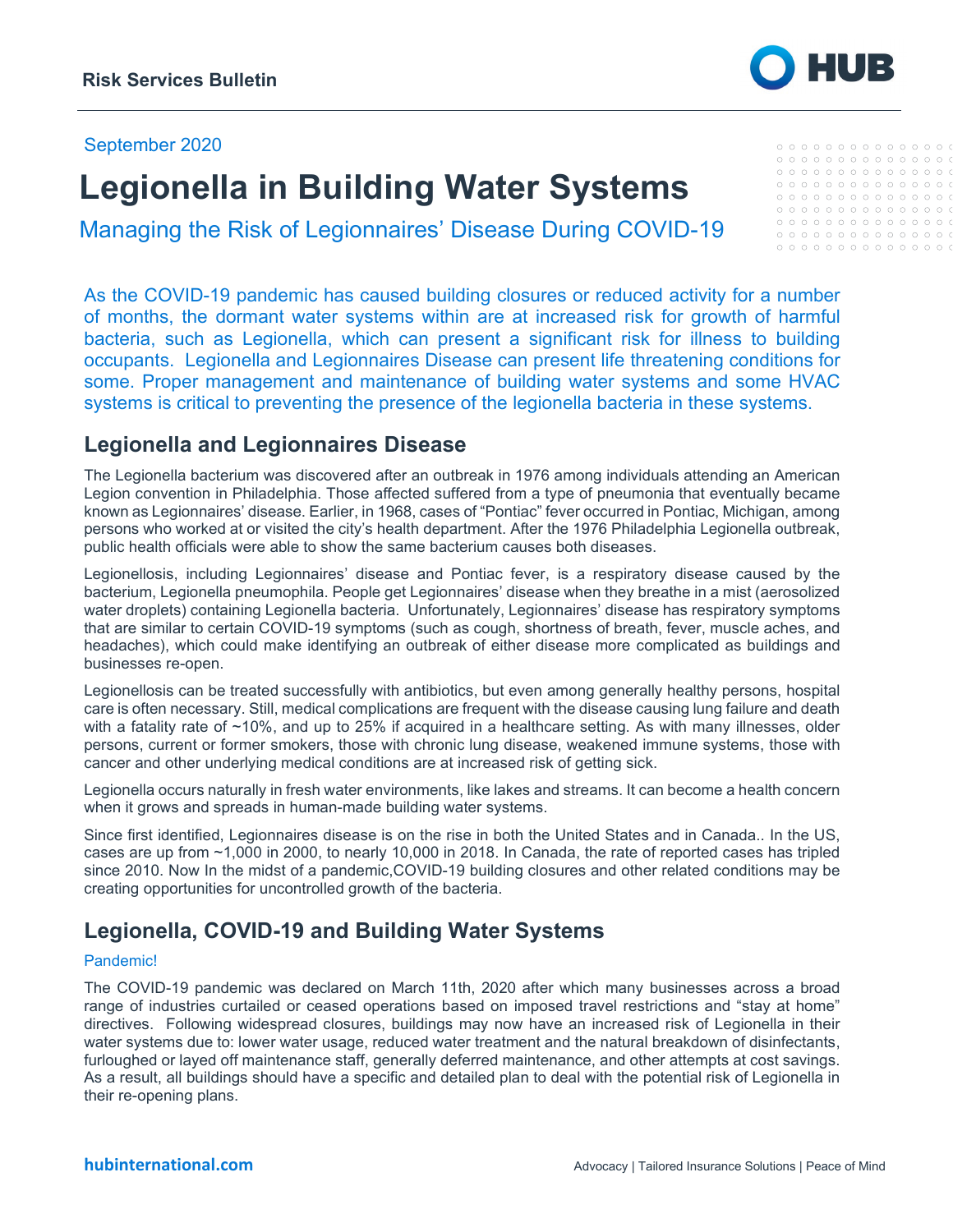### **Prevention**

Preventing the growth of the Legionella bacterium in building water systems is critical to preventing the occurance of Legionellosis in building occupants, visitors and even casual pedestrian traffic. General principles of an effective water management program include:

- Maintaining water temperatures outside the ideal range for Legionella growth,
- Preventing water stagnation,
- Ensuring adequate disinfection, and
- Maintaining devices to prevent scale, corrosion, and biofilm growth, all of which provide a habitat and nutrients for Legionella

Water management programs, once established, will require regular monitoring for potentially hazardous conditions and the use of predetermined responses to remediate such conditions if detected.

#### Water Management Programs and Maintenance of Building Water Systems (USA and Canada)

Water management programs are an industry standard for large buildings everywhere. The following details local resources to best support your organization and its efforts to mitigate the hazards of Legionellosis.

#### **United States of America**

The American Society of Heating, Refrigerating and Air-Conditioning Engineers (ASHRAE), and the American National Standards Institute (ANSI) have published: *ANSI/ASHRAE Standard 188-2018, Legionellosis: Risk Management for Building Water Systems* (and earlier editions) which establishes minimum legionellosis risk management requirements for building water systems. The standard can be purchased at: [ASHRAE Standard](https://www.ashrae.org/technical-resources/bookstore/ansi-ashrae-standard-188-2018-legionellosis-risk-management-for-building-water-systems)  [188-2018, Legionellosis.](https://www.ashrae.org/technical-resources/bookstore/ansi-ashrae-standard-188-2018-legionellosis-risk-management-for-building-water-systems)

#### **Canada**

In Canada, the Canadian Water and Wastewater Association (CWWA/ACEPU) published the ["Safely Re-](https://cwwa.ca/wp-content/uploads/2020/05/Re-Opening-Buildings-FACT-SHEET_FINAL-amend1.pdf)[Opening Buildings: A Fact Sheet for Building Owners / Operators"](https://cwwa.ca/wp-content/uploads/2020/05/Re-Opening-Buildings-FACT-SHEET_FINAL-amend1.pdf). This document details important steps building owners and operators can take to reduce water contamination and a safe re-opening of their buildings following shut-downs due to COVID-19.

#### **Water Systems: Risk Management**

Identifying conditions that will contribute to the growth and transmission of Legionella and other waterborne pathogens in building water systems is a first step in reducing the risk. It is a multi-step process that will require continual review.

The US CDC lists 7 elements for a Legionella water management program to include:

- 1. Establishing a program team
- 2. Description of the building water system using text and flow diagrams
- 3. Identifying areas where Legionella could grow and spread
- 4. Deciding on where control measures should be applied and how to monitor them
- 5. Establishing interventions when control limits are not met
- 6. Ensuring the program is effective and running as designed
- 7. Documenting all the activities associated with the plan and communicating with stakeholders as necessary

Each building is unique and the water management program must be tailored as such. Items to consider include the size and structural features of the builing, its age, the particular site and surrounding conditions, any unique areas of risk for Legionella growth and spread, and even the susceptibilities of those persons using the facility. Building code, water treatment regulations, healthcare accreditation and public health reporting requirements may affect program options as well. For example: anti-scald regulations may limit maximum allowable water temperatures.

Some institutions, like hospitals, and large buildings with complex water systems may require a sophisticated program to encompass the entire building or campus. Small buildings and systems may require a more simplistic program with a focus on devices that aerosolize water, such as a decorative fountains, hot tubs / spas, ice machines, showers or cooling towers.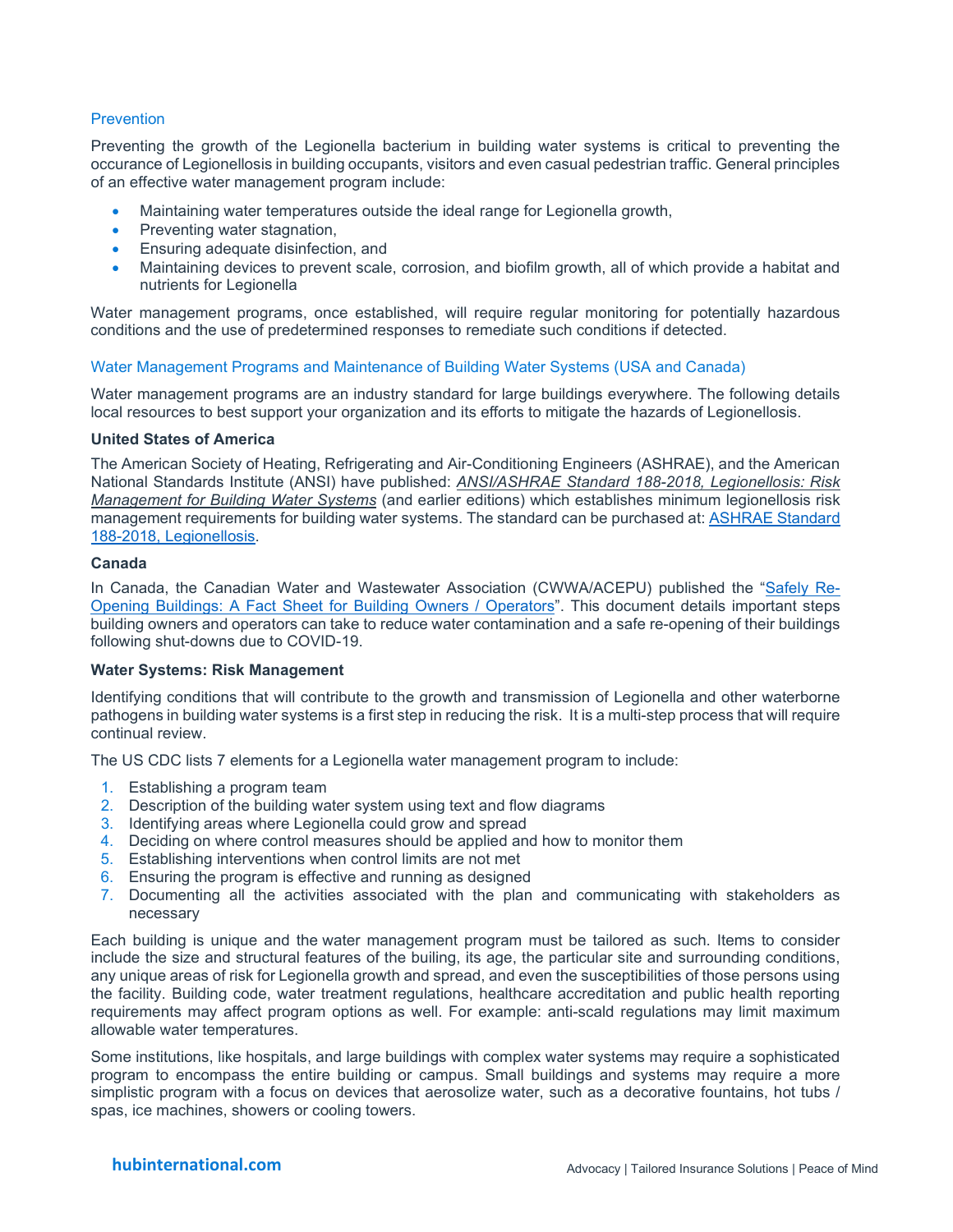## **Considerations for Healthcare Facilities**

General principles of Legionella water management programs apply to healthcare facilities in helping to reduce the risk of disease. However, there are additional considerations healthcare facilities need to be aware of.

A water management program can have additional benefits in controlling other water-related healthcareassociated infections. Programs should therefore be monitored for their efficacy in reducing the risk for other pathogens, such as gram-negative bacteria (e.g., *Pseudomonas, Burkholderia, Stenotrophomonas*) and nontuberculous mycobacteria.

Also, in rare cases, some Legionella-specific interventions may create an environment in which other pathogens can increase. For example, increased colonization by nontuberculous mycobacteria in building water systems following the introduction of monochloramine, an agent effective in reducing *Legionella* colonization of biofilm.

According to the CDC/Healthcare Infection Control Practices Advisory Committee (HICPAC) [Guidelines for](https://www.cdc.gov/infectioncontrol/pdf/guidelines/environmental-guidelines.pdf)  [Environmental Infection Control in Health-Care Facilities](https://www.cdc.gov/infectioncontrol/pdf/guidelines/environmental-guidelines.pdf) and [Guidelines for Preventing Health-care](https://www.cdc.gov/infectioncontrol/guidelines/pdf/guidelines/healthcare-associated-pneumonia.pdf)[associated Pneumonia, h](https://www.cdc.gov/infectioncontrol/guidelines/pdf/guidelines/healthcare-associated-pneumonia.pdf)ealthcare facilities have two options for validating the efficacy of their water management program (i.e., confirming the water management program is working as intended):

- 1) perform environmental sampling for *Legionella* or
- 2) perform active clinical surveillance for infections due to Legionella.

In June 2017, the Centers for Medicare & Medicaid Services (CMS) released a [survey and certification memo](https://www.cms.gov/Medicare/Provider-Enrollment-and-Certification/SurveyCertificationGenInfo/Downloads/QSO17-30-HospitalCAH-NH-REVISED-.pdf)  stating healthcare facilities should develop and adhere to ASHRAE-compliant water management programs to reduce the risk for *Legionella* and other pathogens in their water systems*.*

CDC guidelines specific to healthcare can be found [here.](https://www.cdc.gov/legionella/wmp/healthcare-facilities/index.html)

## **Considerations for Hotels & Resorts**

Hotels & resorts have been frequent sources of legionnaires disease outbreaks in the past. Guest and employee safety should be the first priority, and comprehensive water management programs can help to prevent problems that could increase the risk of outbreaks. When outbreaks do occur, they can interrupt normal operations, potentially shut buildings down, and negatively impact the reputation of the organization.

Common High Risk Areas:

- **Cooling Towers** Vacant or temporarily closed properties can lead to decreased water flow. This allows for disinfectant levels to become low and cooling tower fans can spray water containing Legionella.
- **Unoccupied Floors** Lowered occupancy levels decreases water flow, which creates more stagnant water and can decrease disinfectant levels and increase the risk of Legionella growth.
- **Showers** Legionella can grow in and spread through showerheads, especially with decreased occupancy levels and usage, which contributes to low water disinfectant levels.
- **Hot Tubs** If hot tubs are not well maintained, the warm temperature supports growth of the bacteria, which can then be spread through the water jets.
- **Decorative Fountains** Being aware of the safe water temperature levels is important in preventing Legionella growth. It can grow in warm areas of a fountain and splashing can lead to the spread of water containing Legionella.

CDC guidelines specific to hotels can be found [here.](https://www.cdc.gov/legionella/wmp/hotel-owners-managers.html)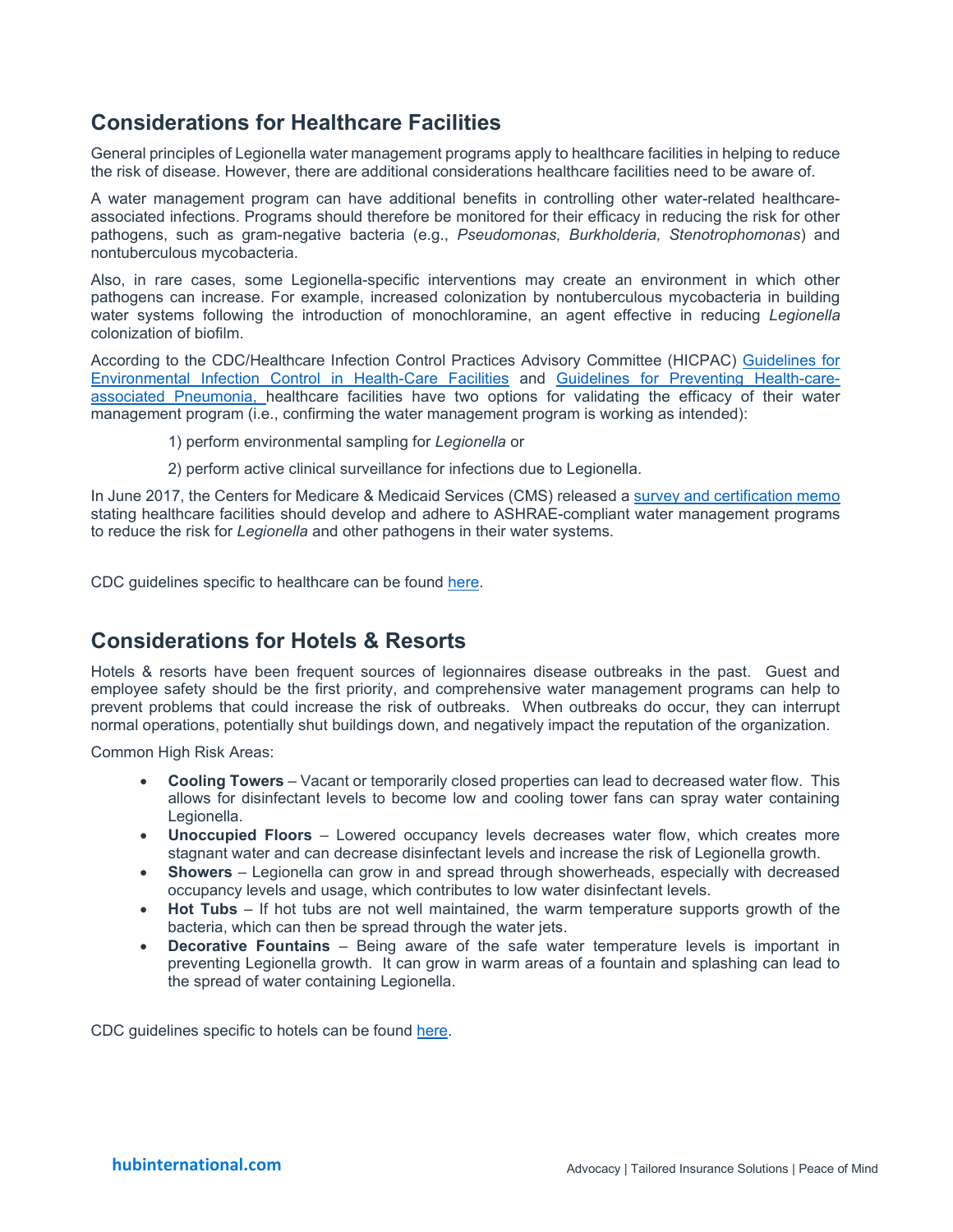## **Legionella Control Plan – Example**

#### Plan Contents

Minimally, the plan should have the seven (7) topical elements, as suggested by the CDC, to address the control of Legionella in the facility and building water systems. These elements are:

- Establish a Program Team and Structure
- **Describe Building Water Systems**
- Identify Areas Where Legionella Could Grow and Spread
- Decide on Where Control Measures Should be Applied and How to Monitor
- Establish Interventions When Control Limits are Not Met
- Ensure the Program is Effective and Runnig as Designed
- Document all Activities and Communicate with Stakeholders

#### Establish a Program Team and Structure

Team members should be chosen to reflect their impact or responsibiity in the management of, or involvement in the building and it's water systems; their technical expertise, and functions related to the building water systems. The reason (skills/knowledge/experience) for their placement on the team should be documented, and the responsibilities for team members should be clearly stated. Their position/title in the organization and contact information for each should be listed.

#### Describe Building Water Systems

This section should include basic information about the location such as: the facility name and address, and persons responsible for the program. Actions to complete include developing, cataloging and assessing:

- The water supply system
	- a. Provide details on incoming water both potable and non-potable it's source, treatment before entering the building, location of entry points, reliability of incoming water, treatment within the building, and any emergency supply including it's source and quality.
	- b. Inventory system components such as #, age, material, etc.; for HW tanks, cold water storage, water treatment, pipework, outlets, valves, backflow prevention, ice machines, cooling towers, fire protection systems, humidifiers, and other components that use water.
- Water uses and users within the building
	- a. Uses can include: drinking (including feeds to ice machines & water dispensers), clinical uses (if any), pools (swimming & hot tubs), bathing, toilet flushing, laundry, fire fighting & fire suppression, air conditioning, food preparation (including ice making), grounds irrigation, decorative fountains, and others.
	- b. Users can include: building tenants, clients, patients, guests, vendors & contractors; clinical users (if any); and many others using or in the building.
- Fully describing the water system, including water treatment features and provide flow diagrams, schmatics and plans of the system.
- Reviewing the quality of incoming water
	- a. Things to consider are: disinfection residual on water entering the building, temperature, pH, turbidity, water chemistry, metals, bacteriological quality, etc.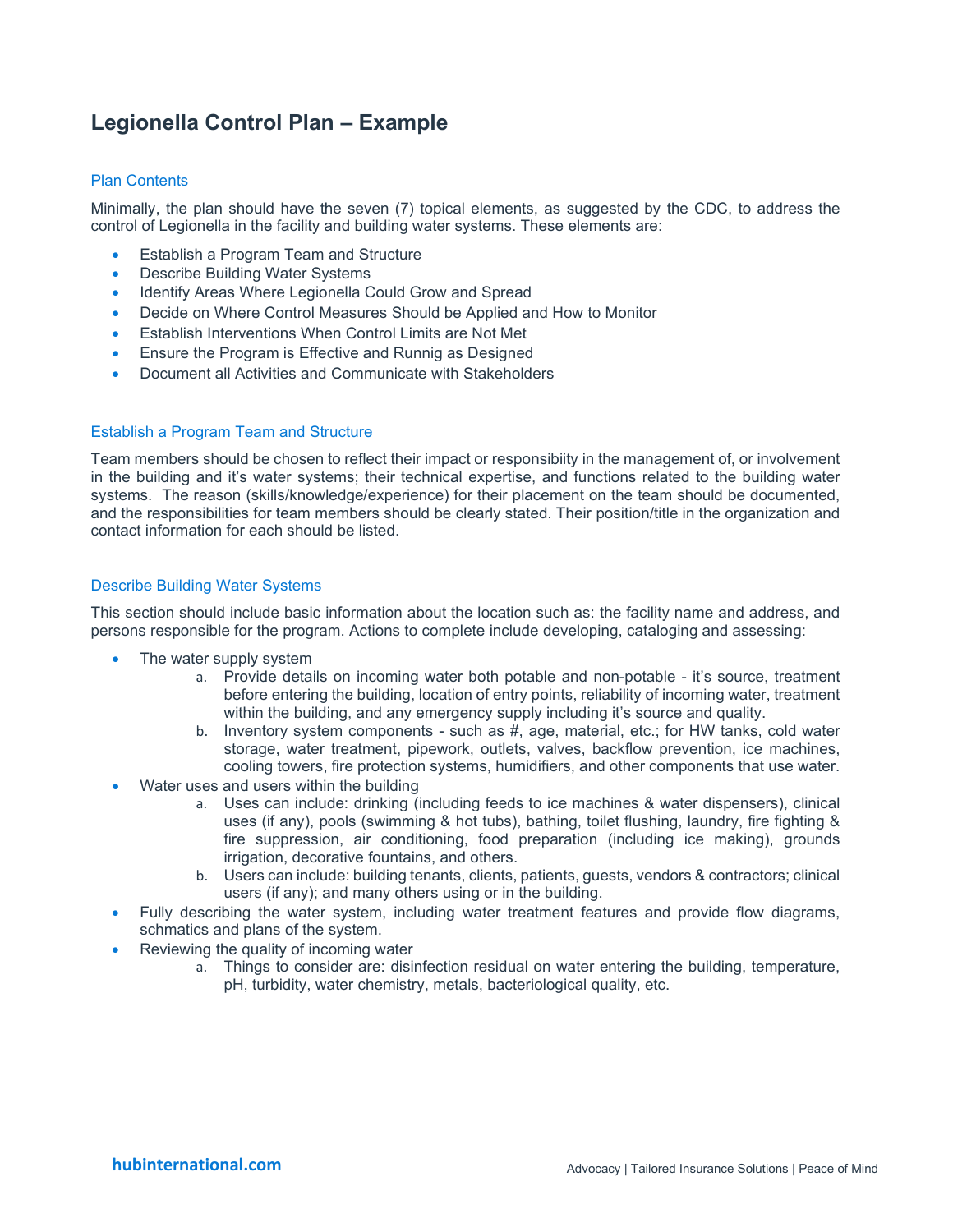#### Identify Areas Where Legionella Could Grow and Spread

Include actions to:

- Identify potential hazards of the building water supply system.
	- a. Describe any potential events or conditions that could affect the water quality and promote legionella colonization and growth – such as incoming water contamination, loss of supply, failure of backflow prevention devices, failure of solar preheat systems, failure in hot & cold water storage systems, failures in pipework & plumbing, water stagnation, sludge build-up in tanks, treatment system failures, unused or poorly maintained outlets and plumbing features, etc.

#### Decide on Where Control Measures Should be Applied and How to Monitor

Risk management includes actions to:

- Make sure you have identified existing control measures, if any pipe flushng, chlorination, thermal disinfection, sampling, etc.
- Identify all control measures that could be applied to the water system(s).
- Establish a monitoring process and schedule to ensure that chosen control measures are effective.
- Perform a risk assessment to include qualitative measures of the likelihood and consequences to be able to calculate the level of risk for different potential outcomes.
	- b. The likelihood of an event can range through the continum: rare, unlikely, possible, likely, and almost certain.
	- c. The consequences/impact can be: insignificant, minor, moderate, major, to catastrophic.
	- d. A simple risk matrix can help determine levels of risk from low, moderate, high, to very high. Higher level risk would be the focus of improved actions to reduce the risk.

#### Establish Interventions When Control Limits are not Met

Risk management includes actions to:

- Document exactly what steps are to be taken and by whom when control limits are not met or control measures are determined to be ineffective.
- Document steps to be taken when Legionella is detected or a case of Legionella is identified. (See 'Detection and Case Response' section below.)

#### Ensure the Plan is Effective and Running as Designed

The plan and associated activities needs to be very dynamic as things change continually. Actions in this category include:

- Preparing a schdule for routine plan review.
- Listing situations when a non-routine review and update of the plan is necessary.
- Examples include: any changes in infrastructure, detection of Legionella, new staff or changes in team roles, changes in standards or legislation, etc.

#### Documentation and Communication

The plan and all associated activities needs to be documented with a communications plan to ensure all stakeholders are kept apprised of the status of the water management plan, any deviations in control limits, failures in control measures, detection of Legionella, and any reported cases. This is critical in helping to management the program effectively.

#### **Appendices**

Appendices should include lists of key contacts and documents.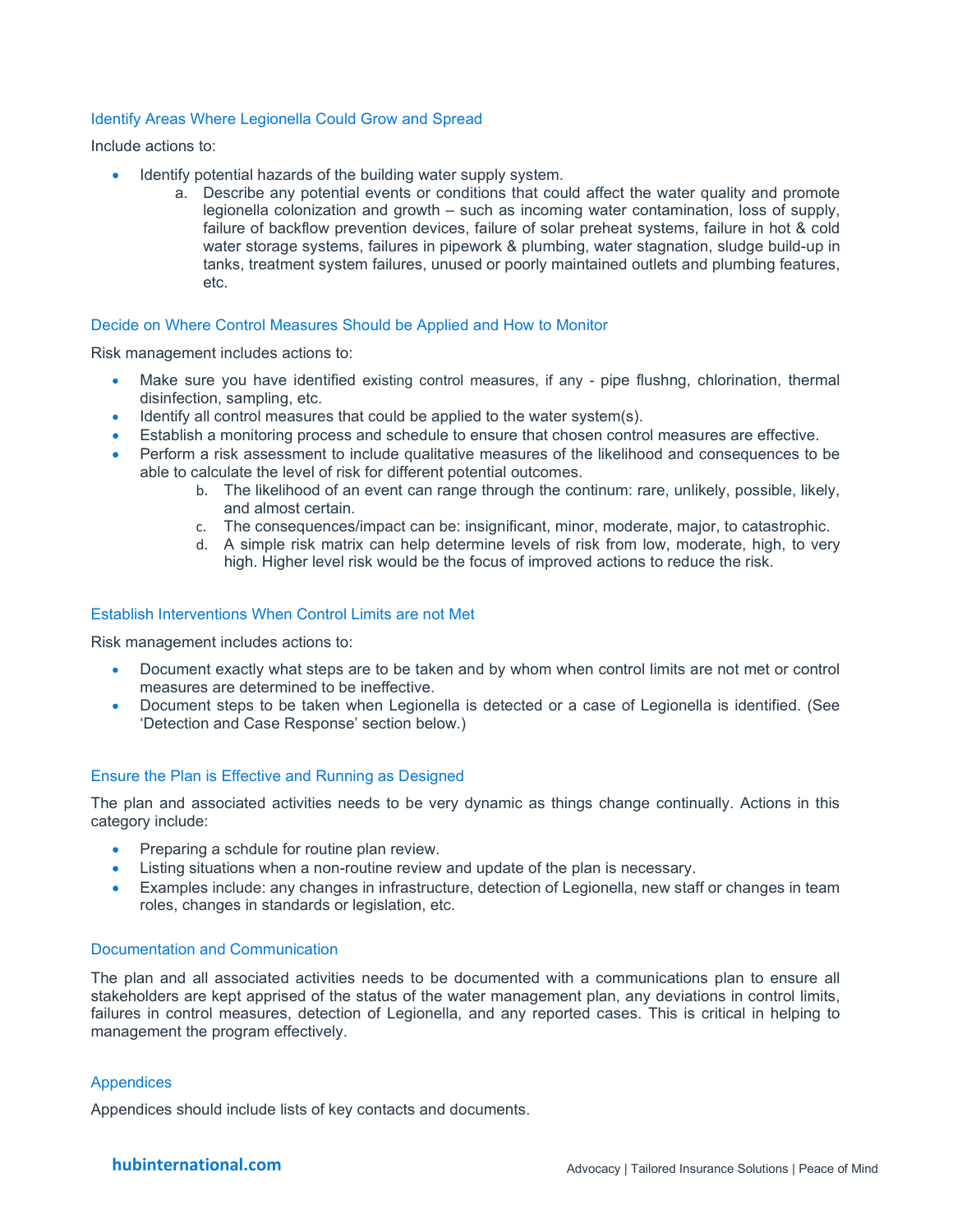## **Detection and Case Response**

Legionnaries' Disease outbreaks occur when two or more people are exposed to legionella bacteria in the same place and develop symptoms around the same time. Local health authorities will take the lead in investigating outbreaks, and will contact the facility and implement control measures to remove the bacteria from the water identified as the source of the infection. Understanding the control measures that are typically expected is important because they will need to be implemented in a timely manner:

- Obtain professional consultation from a qualified water systems expert (I.e. industrial hygienist), who will need to be approved by the health department.
- Retrieve a copy of your facility's blueprints so that the industrial hygieniest will be able to develop a testing procedure, which will need to be approved by the health department.
- Identify a local ELITE certified lab capable of analyzing the water samples collected:
	- $\circ$  If the samples contain levels of Legionella bacteria above acceptable thresholds, a treatment plan will need to be developed by the industrial hygienist and approved by the local health authority.
- During the ongoing investigation:
	- $\circ$  Facilities will be required to notify anyone on premises, including employees and patrons
	- $\circ$  Depending on the nature of the facility previous patrons may need to be notified as well
	- o Additional control measures will be provided by the health deparment depending on the nature of the facility's operations.

Other considerations that should be taken into account are the legal and public relations ramifications. Be prepared to enlist the services of an attorney and public relations firm with experience in handling Legionnaire's Disease outbreaks.

Actions in this category include:

- Identify measures for responding to Legionella detections and cases in various scenarios.
- Identifying key persons and their responsibilities when responding to detections or actual cases.
- Developing written procedures for required actions in those scenarios.

## **Insuring the Legionella Risk**

The impact of legionella contamination is unquestionable, in terms of bodily injury, cost to treat and remediate, and loss of income to the business. While this exposure is generally excluded under standard general liability programs, it can be insured elsewhere.

Premises or site specific pollution programs can be written to cover specified locations, and can include legionella as part of the definition of covered pollutant. In addition to coverage for BI, PD and Cleanup, if purchased, business interruption coverage can help address the loss of income as the facility is being remediated.

Contractors Pollution and Professional policies can also provide coverage for legionella-related claims. A plumber who installs piping incorrectly, or a mechanical contractor who designs the water processing system for a hotel could both be responsible for legionella-related losses.

For both contractors and facilities, the key to this coverage is having the correct preventive procedures in place. Facilities have to invest in robust policies and procedures for their physical plants, and contractors have to be able to show that they are cognizant of the risks and are using best practices in their work. For insureds who have quality procedures in place, coverage is available from excellent environmental insurance partners.

Please contact your local HUB office for assistance in your coverage needs.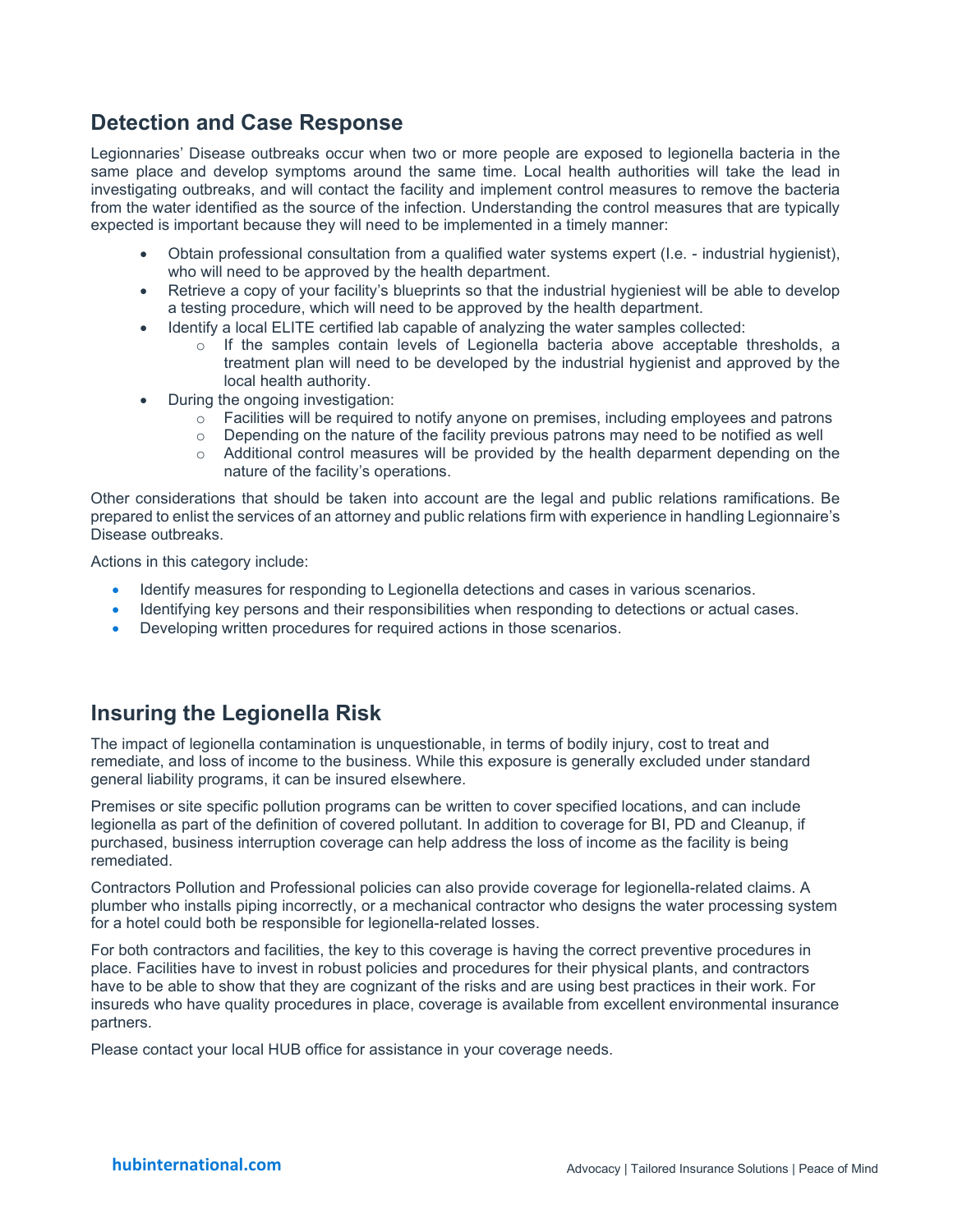# **Sample Legionella Assessment Checklist**

| <b>Building Address:</b>                                                                                                                              | <b>Assessor's Name:</b>                                                                                                                                         |       |                         |                  |  |  |  |  |
|-------------------------------------------------------------------------------------------------------------------------------------------------------|-----------------------------------------------------------------------------------------------------------------------------------------------------------------|-------|-------------------------|------------------|--|--|--|--|
| Date:                                                                                                                                                 |                                                                                                                                                                 | Time: |                         |                  |  |  |  |  |
| Identification                                                                                                                                        |                                                                                                                                                                 |       |                         |                  |  |  |  |  |
| Elements:                                                                                                                                             |                                                                                                                                                                 |       | (Yes/No/NA)   Comments: |                  |  |  |  |  |
| or weakened immune systems?                                                                                                                           | Is your building a healthcare facility where patients stay overnight or does your<br>building house or treat people who have chronic and acute medical problems |       |                         |                  |  |  |  |  |
| home or assisted-living facility)?                                                                                                                    | Does your building primarily house people older than 65 years (like a retirement                                                                                |       |                         |                  |  |  |  |  |
| (like a hotel or high-rise apartment complex)?                                                                                                        | Does your building have multiple housing units and a centralized hot water system                                                                               |       |                         |                  |  |  |  |  |
| Does your building have more than 10 stories (including basement levels)?                                                                             |                                                                                                                                                                 |       |                         |                  |  |  |  |  |
| Does your building have a cooling tower?<br>Does your building have a hot tub/spa that is not drained between each use?                               |                                                                                                                                                                 |       |                         |                  |  |  |  |  |
|                                                                                                                                                       |                                                                                                                                                                 |       |                         |                  |  |  |  |  |
| Does your building have a decorative fountain?<br>Does your building have a centrally-installed mister, atomizer, air washer,                         |                                                                                                                                                                 |       |                         |                  |  |  |  |  |
| or humidifier?                                                                                                                                        |                                                                                                                                                                 |       |                         |                  |  |  |  |  |
| <b>Preventative Maintenance</b>                                                                                                                       |                                                                                                                                                                 |       |                         |                  |  |  |  |  |
| <b>Elements:</b>                                                                                                                                      |                                                                                                                                                                 |       | (Yes/No/NA)             | <b>Comments:</b> |  |  |  |  |
|                                                                                                                                                       | Are water heaters cleaned and disinfected once per year?                                                                                                        |       |                         |                  |  |  |  |  |
|                                                                                                                                                       | Are cooling towers and associated pipes used in air conditioning systems                                                                                        |       |                         |                  |  |  |  |  |
|                                                                                                                                                       | cleaned and disinfected regularly (at least twice per year)?                                                                                                    |       |                         |                  |  |  |  |  |
|                                                                                                                                                       | Are water storage tanks, cooling towers, and visible pipe work inspected<br>monthly? All coverings must be intact and firmly in place.                          |       |                         |                  |  |  |  |  |
| Does the property keep cold water below 68°F (20°C) at all times? (This may not                                                                       |                                                                                                                                                                 |       |                         |                  |  |  |  |  |
|                                                                                                                                                       | be possible when the ambient temperature is high, but every effort should<br>be made to keep cold water entering the premises below this threshold.             |       |                         |                  |  |  |  |  |
| 122° to 140°F (50° - 60°C) at all times?                                                                                                              | Does the property keep hot water heated to and circulating at approximately                                                                                     |       |                         |                  |  |  |  |  |
| Are gardens in populated areas irrigated using potable (drinking quality)<br>domestic water supply?                                                   |                                                                                                                                                                 |       |                         |                  |  |  |  |  |
| Are ornamental water features cleaner and disinfected regularly?                                                                                      |                                                                                                                                                                 |       |                         |                  |  |  |  |  |
| Is there a spa pool (whirlpool spa, "Jacuzzi", or spa bath)? If so:                                                                                   |                                                                                                                                                                 |       |                         |                  |  |  |  |  |
| Is it continuously treated with 2-3 mg/l chlorine or 3-5 mg/l<br>$\bullet$                                                                            |                                                                                                                                                                 |       |                         |                  |  |  |  |  |
| bromine and the levels are monitored at least three times per day?                                                                                    |                                                                                                                                                                 |       |                         |                  |  |  |  |  |
| Is at least half of the water replaced each day?<br>$\bullet$                                                                                         |                                                                                                                                                                 |       |                         |                  |  |  |  |  |
| Are sand filters backwashed daily?<br>$\bullet$                                                                                                       |                                                                                                                                                                 |       |                         |                  |  |  |  |  |
| Is the whole system cleaned and disinfected once per week?<br>$\bullet$                                                                               |                                                                                                                                                                 |       |                         |                  |  |  |  |  |
| Are daily records of all water treatment readings, such as temperature, pH,<br>and chlorine concentrations kept and checked regularly by the manager? |                                                                                                                                                                 |       |                         |                  |  |  |  |  |
| <b>Water Management Program</b>                                                                                                                       |                                                                                                                                                                 |       |                         |                  |  |  |  |  |
| Elements:                                                                                                                                             |                                                                                                                                                                 |       | (Yes/No/NA)   Comments: |                  |  |  |  |  |
| prevention?                                                                                                                                           | Do you have a written and documented water management plan for legionella                                                                                       |       |                         |                  |  |  |  |  |
| If not, is it outsourced?                                                                                                                             | Do you have one named person responsible for Legionella control?                                                                                                |       |                         |                  |  |  |  |  |
|                                                                                                                                                       | Do you have designated water sampling points identified?                                                                                                        |       |                         |                  |  |  |  |  |
| Are each of the sampling point's results checked, documented, and are<br>appropriate actions taken in the event of positive results?                  |                                                                                                                                                                 |       |                         |                  |  |  |  |  |